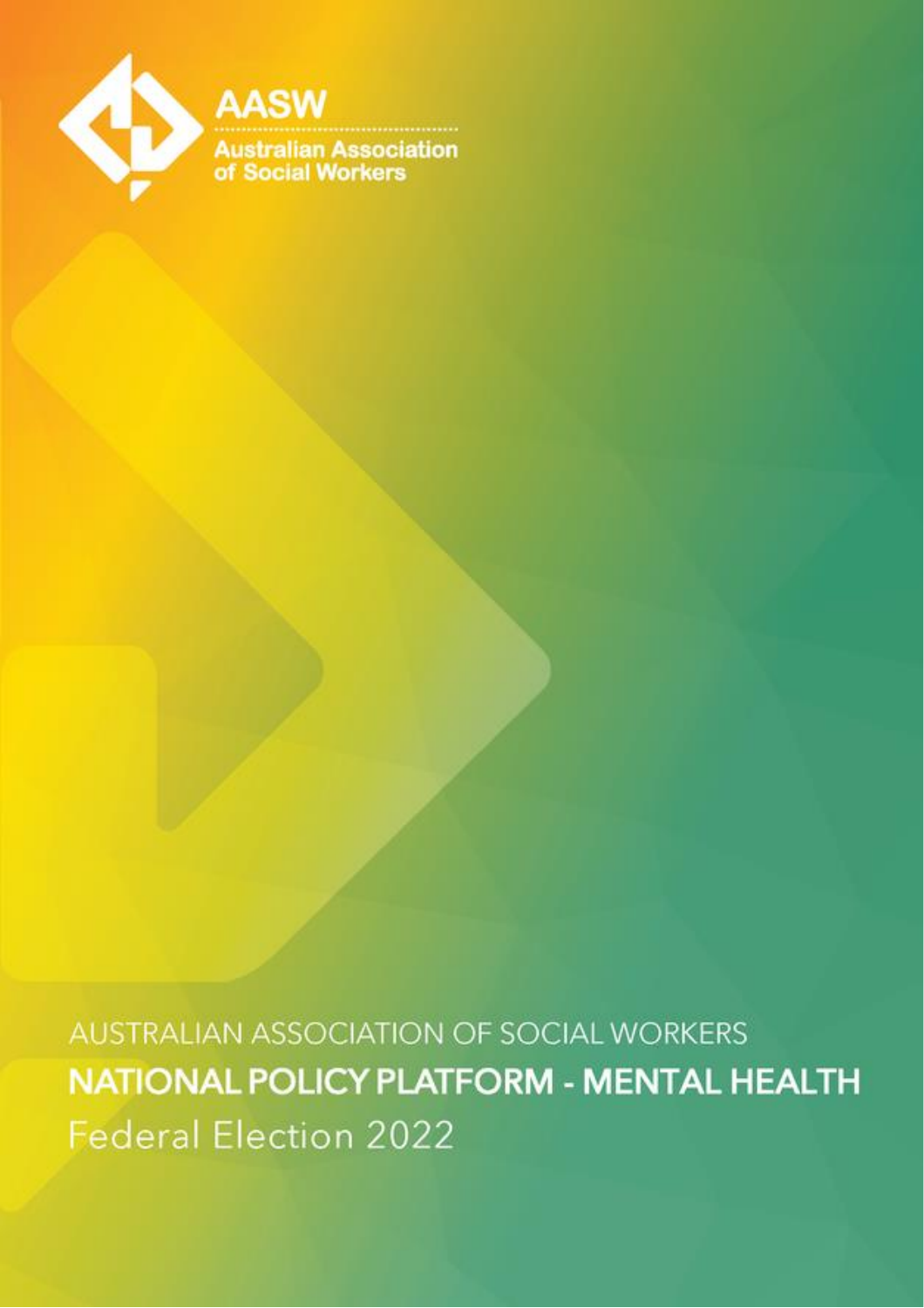# **MENTAL HEALTH PORTFOLIO**

## POLICY STATEMENT

The national conversation about health and mental health must be changed, starting with the recognition that health is a human right, and that everyone in Australia has a positive right to the highest level of services that are necessary for health and mental health.

This includes recognising and adopting policies which respond to the social and environmental determinants of health, that is, the non-medical factors which influence health outcomes. We believe healthy individuals and communities can only be achieved by recognising this.

Yet many Australians in the community face housing insecurity, instability, and/or homelessness. Many in the community are dependent on government support payments which are too low to live a healthy or dignified life. Many experience intergenerational unemployment and this, combined with low income support creates additional barriers to entering employment or pursuing education.

Social workers work to address the holistic needs of an individual and their family, and work to prevent psychological distress associated with disadvantage and discrimination. Through all this work, social workers work to alleviate and treat mental ill health.

Yet, the contribution of social workers is frequently underestimated in national debates about mental health.

To continue our critical work, particularly our frontline roles across multiple service systems and sectors working closely with many of the most vulnerable people in our society, we need support from the Australian Government.

Appropriate professional recognition and greater investment into our profession are needed to enable social workers to better serve the needs of the Australian community.

We also remain an unregistered profession. While we invest in the integrity of the profession through a self-regulation scheme, we know there are flaws in this model which exposes the public to risk, such as those seen in multiple coroners' reports relating to deaths of young children in child protection systems.<sup>1</sup> The 'social work' title needs protection, so that only appropriately qualified professionals with a social work degree accredited by the AASW can call themselves a 'social worker' and work in social work roles with vulnerable people.

For this, we call on the Australian government to introduce and implement legislation for a national registration scheme. With strong accountability measures, adequate investment and support we can thrive as a profession and provide the highest quality services for vulnerable people in Australia.

<sup>&</sup>lt;sup>1</sup> For the example, the Coronial Inquest Report in to [the death of Chloe Valentine in South Australia](https://www.childprotection.sa.gov.au/documents/report/inquest-valentine-chloe-lee.pdf)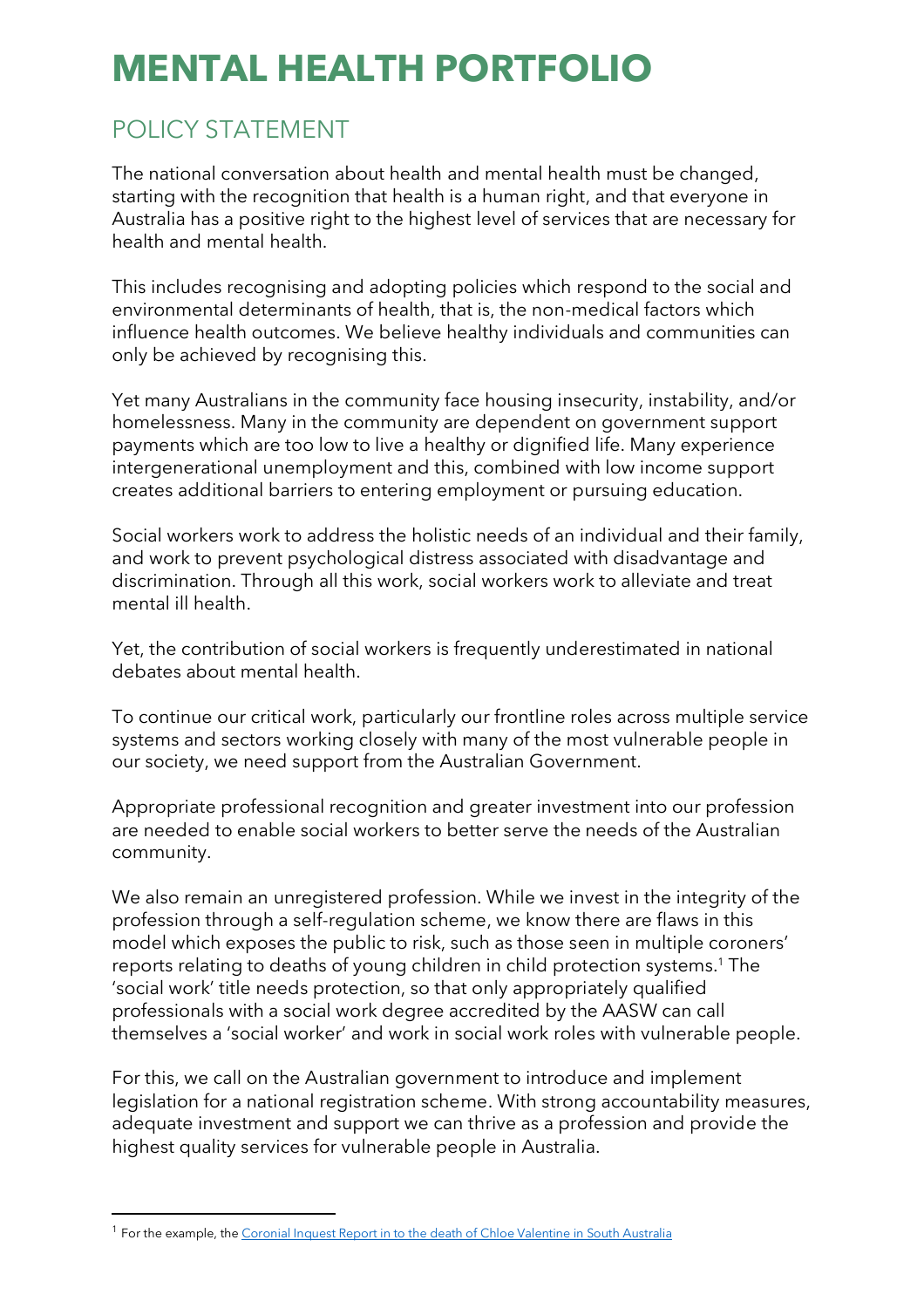## Mental Health Policy Recommendations

#### A. Accredited Mental Health Social Workers

Recognising the critical role social workers play in the mental health systems and in the Australian community. 40 per cent of Medicare registered social workers (AMHSW's) are located in regional and remote Australia. They support people experiencing distress and work with the complex nature of mental ill-health through holistic interventions and approaches. This needs to be better reflected in the existing system, as do initiatives which foster new and innovative means of drawing on these critical skills and experience. This includes:

- a. Increasing the Medicare Better Access schedule fee rebated to Medicare registered social workers (AMHSWs); and,
- b. Investing in social prescribing initiatives and ensuring qualified social workers are employed in the 'link worker role'.

#### B. Mental health services

Reforming two key aspects of the Family Law system which are currently used by the perpetrators of family violence to exacerbate and prolong their abuse on their partners and ex partners. This includes introducing a Medicare item for family violence related mental health services. This will indicate that the source of the victim and survivors' specific mental health needs is the violence itself. This will avoid the misrepresentation of the victim's and survivor's parenting capacity by perpetrators and locate the accountability for the harm with the perpetrator of violence.

#### C. Holistic mental health systems

A mental health system which acknowledges and addresses the social determinants of health, is comprehensive, person-centred, accessible, culturally appropriate and staffed by a skilled, multi-disciplinary workforce which also:

- 1. Implements the reforms described by the Productivity Commission's report on the *Social and Economic Benefits of Improving Mental Health*, including:
	- a. meeting gaps in demand for psychosocial supports;
	- b. making changes to Medicare to encourage the provision of more group therapy;
	- c. helping schools support the social and emotional wellbeing and mental health of their students;
	- d. developing a nationally consistent policy of not discharging people with mental illness from hospitals, correctional facilities and institutional care into a situation of homelessness;
	- e. addressing the shortfall in the number of supported housing places and the gap in homelessness services for people with severe mental illness; and,
- 2. Revises the National Mental Health and Suicide Prevention Agreement to embed the lived experience of service users, plan for its implementation and monitor its outcomes.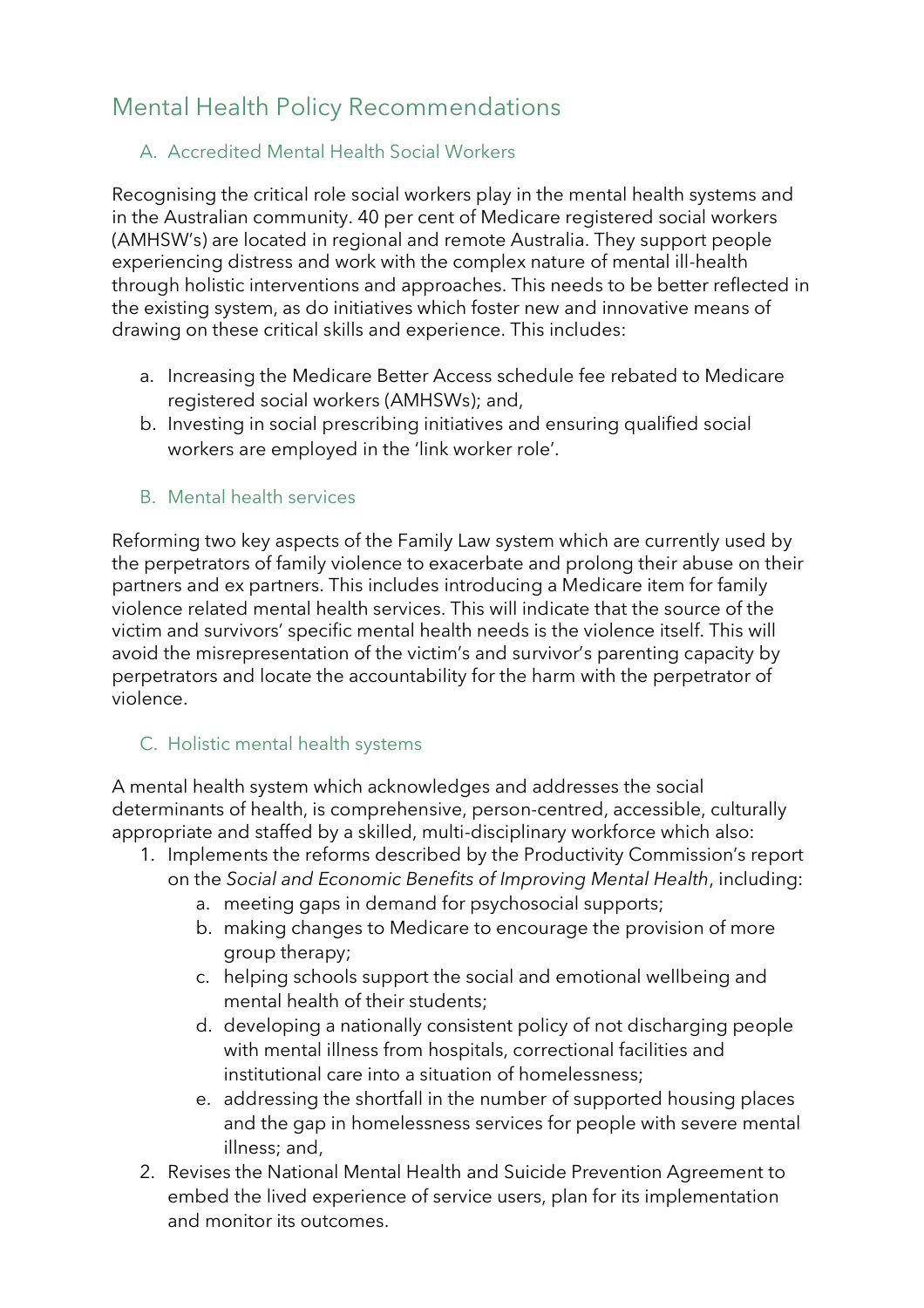### Social Determinants of Health Policy Recommendations to Support Mental Wellbeing for All Australians.

#### A. Housing

Investing in more social housing and providing greater support for renters. This will mitigate homelessness, mental and physical health issues, financial stress and overcrowding. It will also assist families' financial stability and capacity to plan for long term goals such as educational attainment, and employment plans. It will support work currently underway to decrease domestic and family violence, Alcohol- and Other Drug-Related Harm. We believe we need to:

- a. Build more social and affordable housing;
- b. Develop a National Housing Strategy;
- c. Increase the maximum rate of Commonwealth Rent Assistance by at least 50 percent; and,
- d. Provide Commonwealth leadership to make renting fairer in all states and territories.

#### B. Income, social protection and employment

Fixing our social security system so that it keeps people out of poverty, enables people to maintain a minimum standard of dignity and health and enables people to find work. To do this we must:

- a. Permanently increase the JobSeeker Payment to at least \$70 a day so everyone can cover the cost of the basics;
- b. Index payments in line with wage movements at least twice per year;
- c. Introduce a \$50 a week Disability and Illness Supplement;
- d. Establish a Single Parent Supplement that recognises the additional costs of single parenthood;
- e. Establish a Social Security Commission to advise the Parliament on the ongoing adequacy of income support payments: <sup>2</sup> and,
- f. Institute a work or training guarantee to provide individualised assistance.

#### C. Environment

Protection of the natural environment is inherent to health, mental health and social wellbeing. To address the impact of the climate emergency on mental illhealth and on the social and environmental determinants of health we must:

- a. Implement the recommendations of the Climate and Health Alliance's: *Healthy, Regenerative and Just Framework*. 3
- b. Redirect current fossil fuel subsidies and investment into initiatives which reduce health impacts and risks caused by the climate emergency.
- c. Develop a climate change and equality policy statement which ensures that the burden caused by the climate emergency is distributed equally.
- d. Adapt existing housing stock for renters and low-income people to control temperature, reduce energy costs and create employment.

<sup>&</sup>lt;sup>2</sup> Points noted in a-e are outlined in the <u>[Raise the Rate for Good](https://raisetherate.org.au/about/#:~:text=The%20campaign%20to%20Raise%20the,at%20least%20%2469%20a%20day)</u> Campaign.

<sup>3</sup> See Climate and Health Alliance's *[Healthy, Regenerative and Just Framework](https://d3n8a8pro7vhmx.cloudfront.net/caha/pages/1947/attachments/original/1639623234/caha-framework-2.0-FA.pdf?1639623234)*.